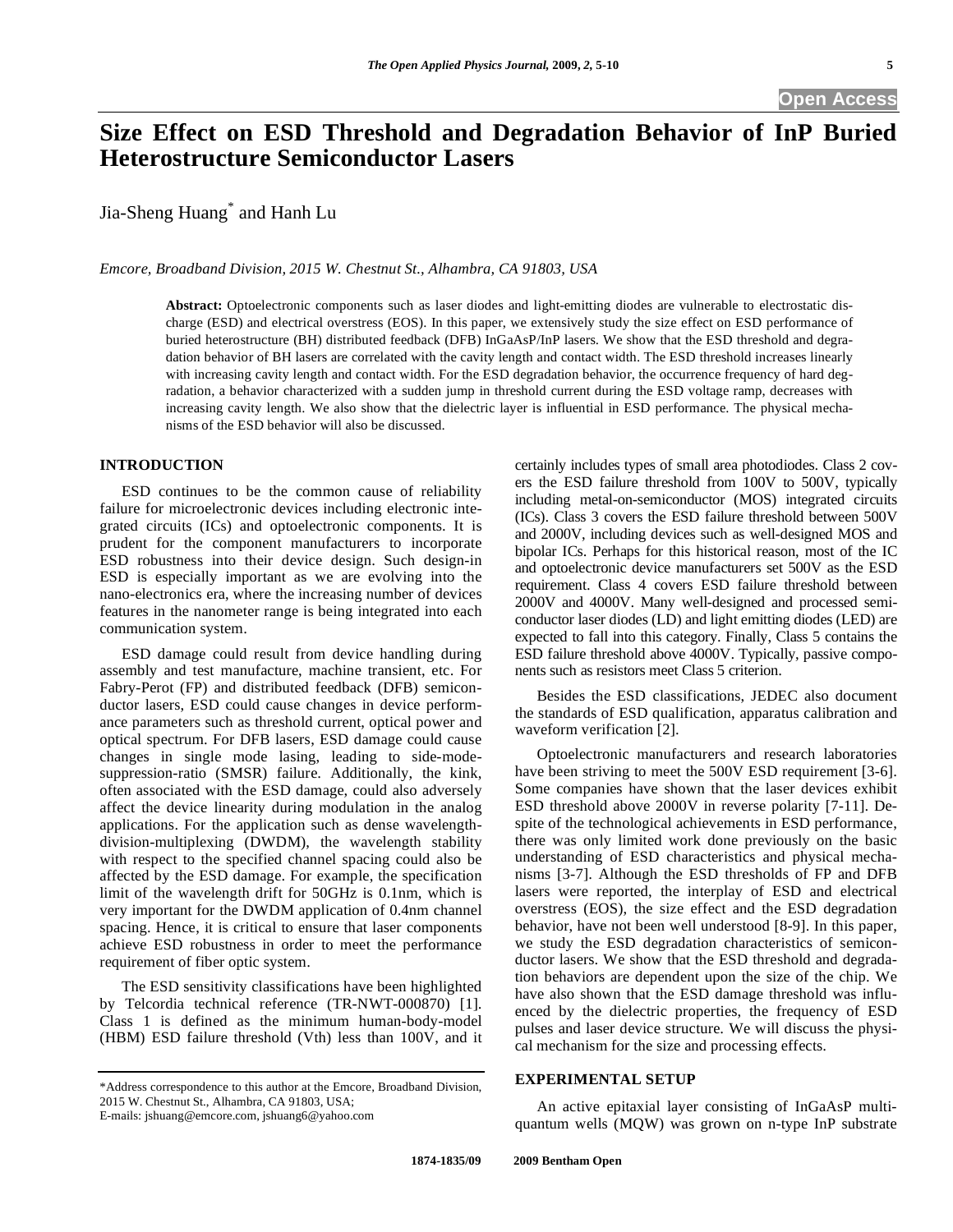using metal organic chemical vapor deposition (MOCVD). To form single-mode DFB lasers, grating layers were grown and defined by holographic technique. In the holographic technique, the grating period was created by the interference of coherent beams. A He-Cd laser of 325nm wavelength and a diffraction pinhole were used to produce the coherent beams. For the buried heterostructure (BH) laser (shown in Fig. **1a**), the active region was etched to form a mesa structure. Subsequently, p-InP and n-InP blocking layers were grown, followed by p-InP and p-InGaAs layers to minimize leakage. For ridge waveguide (RWG) laser (shown in Fig. **1b**), a ridge of 1.8-2.0μm was formed by wet etch to provide current and optical confinement. For p-metal, Au/Ti/Pt/Au was deposited on the p-InGaAs contact layer and annealed. The wafer was lapped to enable the scribing. Finally, AuGe/Ni/Au was deposited on the backside for n-metal contact. Cr/Au was deposited for protection and solder joint. To study the size effect, cavity length was varied from 250μm to 750μm, and contact width was varied from 5.3μm to 8.1μm.



**Fig. (1).** Schematics of (**a**) BH laser structure and (**b**) RWG laser structure.

 After completion of wafer processing, wafers were cleaved into bars, and the bars were diced into chips. To facilitate handling and testing, the chips were attached and wire bonded to the ceramic block. The solder joint between the chip and block was AuSn.

 Human-body-model (HBM) ESD simulator consisting of a circuit of 1.5k $\Omega$  and 100pF was used for the ESD characterization, as shown in Fig. (**2**). The HBM test method was in adherence to Telcordia TR-NWT-000870. For simplicity, the ESD pulse was applied to the device one time. A small group of laser devices was subjected to 10 ESD pulses for comparison. To determine the ESD damage threshold, lasers were

subjected to low level of ESD stress starting from 0.5kV and increasing subsequently with a 0.25kV increment until failure. Since reverse polarity has been shown to be more sensitive than the forward polarity, reverse ESD threshold was measured in the study. Light *vs* current (LI) was measured before and after each ESD stress to determine the ESD failure threshold. A threshold current change of over 3mA was taken as the criterion for ESD failure [12]. The 3mA failure criterion was adopted in this study in order to detect the early stage of ESD damage, while not being affected by the measurement noise that was about 0.5mA.



**Fig. (2).** Schematics the experimental setup of ESD stress.

#### **RESULTS AND DISCUSSION**

## **(a) ESD Degradation Characteristics**

 As shown in the previous paper [7], two types of ESD degradation were observed: hard and soft degradations. The hard degradation showed a sudden jump in the threshold current during the ESD voltage ramp, as shown in Fig. (**3**) where BH lasers with 360μm cavity and 6.0μm contact width were studied. When the hard ESD degradation occurred, the threshold current (Ith) exhibited a sudden jump from about 7mA to 30-50mA or above (Fig. **3a**). The slope efficiency exhibited a precipitous drop from about 0.4 mW/mA to about 0, indicating that the laser has become dead or nearly dead (Fig. **3b**). The dead laser was confirmed by direct probing on the metal stripe. The IV and turn-on voltage were normal, while the optical power was nearly zero. The soft breakdown was characterized by a gradual increase in the threshold current as a function of ESD voltage, as shown in Fig. (**4**), where BH laser with 360μm cavity and 6.0μm contact width were studied. As a result of ESD damage, lasers exhibited increases in the threshold current (Fig. **4a**) and corresponding decrease in the slope efficiencies (Fig. **4b**). Fig. (**5a**) shows the LI examples of hard degradation from samples#h-3 and #h-4. The lasers of hard degradation became dead (#h-3) or nearly dead (#h-4) at ESD damage threshold. On the other hand, the LI exhibited more gradual change in the case of soft degradation (Fig. **5b**).

 Ueda [13] observed "rapid" and "gradual" degradations similar to the aforementioned hard and soft degradations. The gradual degradation was attributed to the formation of point defect clusters, while the rapid degradation was related to the recombination-enhanced dislocation climb or glide.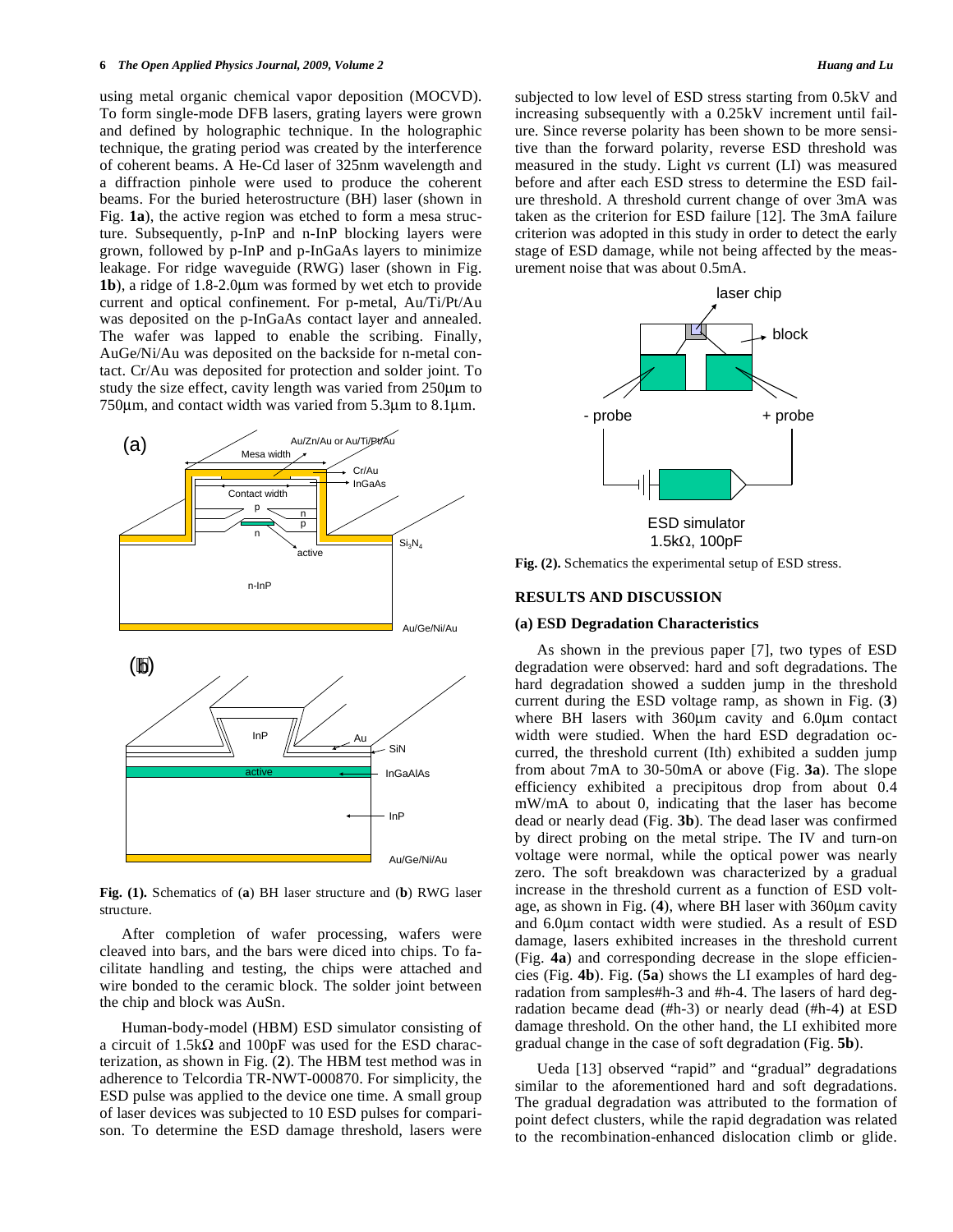

**Fig. (3).** Hard ESD degradation characteristics of BH semiconductor lasers shown in (**a**) Threshold current and (**b**) slope efficiency. Symbols represent different lasers.

Although the defects were studied and reviewed by transmission electron microscopy (TEM), the correlation between ESD degradation and size effect was not reported. In the next sections, we will discuss the detailed results of size effect, fabrication processes (laser structure and dielectric property) and ESD pulses.

# **(b) Size Effect**

 Fig. (**6**) shows the occurrence frequency of hard degradation as a function of cavity length. The sample size of each laser cavity was 15. The contact width of the BH lasers was about 6.0μm. The occurrence frequency was calculated based on the number of hard failure divided by the sample size. The  $R^2$  was the correlation factor of linear fitting where  $R^2$ =1 represented perfect correlation and  $R^2$ =0 represented no correlation. The occurrence frequency of hard ESD degradation decreased with increasing cavity length. For example, 80% of the 250μm lasers failed by hard degradation, while only 10% of the 550μm lasers failed by hard degradation. No hard degradation occurred for the 750μm lasers. As discussed in the previous paper [6], the dependence of cavity length might be attributed to the difference in energy flux. For the shorter laser cavity, the energy flux injected into the laser cavity was greater. Hence, the possibility for a



**Fig. (4).** Soft ESD degradation characteristics of BH semiconductor lasers shown in (**a**) Threshold current and (**b**) slope efficiency. Symbols represent different lasers.

catastrophic degradation (i.e. hard degradation) was more likely to increase. For the longer cavity, the energy flux was less, therefore the laser tended to degrade slowly rather than become suddenly dead.

# **(c) Cavity Length Dependence**

 Fig. (**7**) shows the reverse ESD threshold of BH lasers as a function of cavity length. The contact width of the BH laser is about 6.0μm. The correlation plot indicated that the reverse ESD threshold increases linearly with the cavity length. The error bars represent the standard deviation. As the laser cavity increases from 250μm to 750μm, the median value of reverse ESD thresholds increases linearly from 2.25kV to 6.75kV.

 There is a performance tradeoff between short and long laser cavities. The long cavity favors high-power operation, while the short cavity favors the speed [14]. Care needs to be taken to incorporate the ESD robustness when designing the high-speed laser.

## **(d) Contact Width Dependence**

 Fig. (**8**) shows the reverse ESD threshold of BH lasers as a function of contact width. The cavity length of the BH la-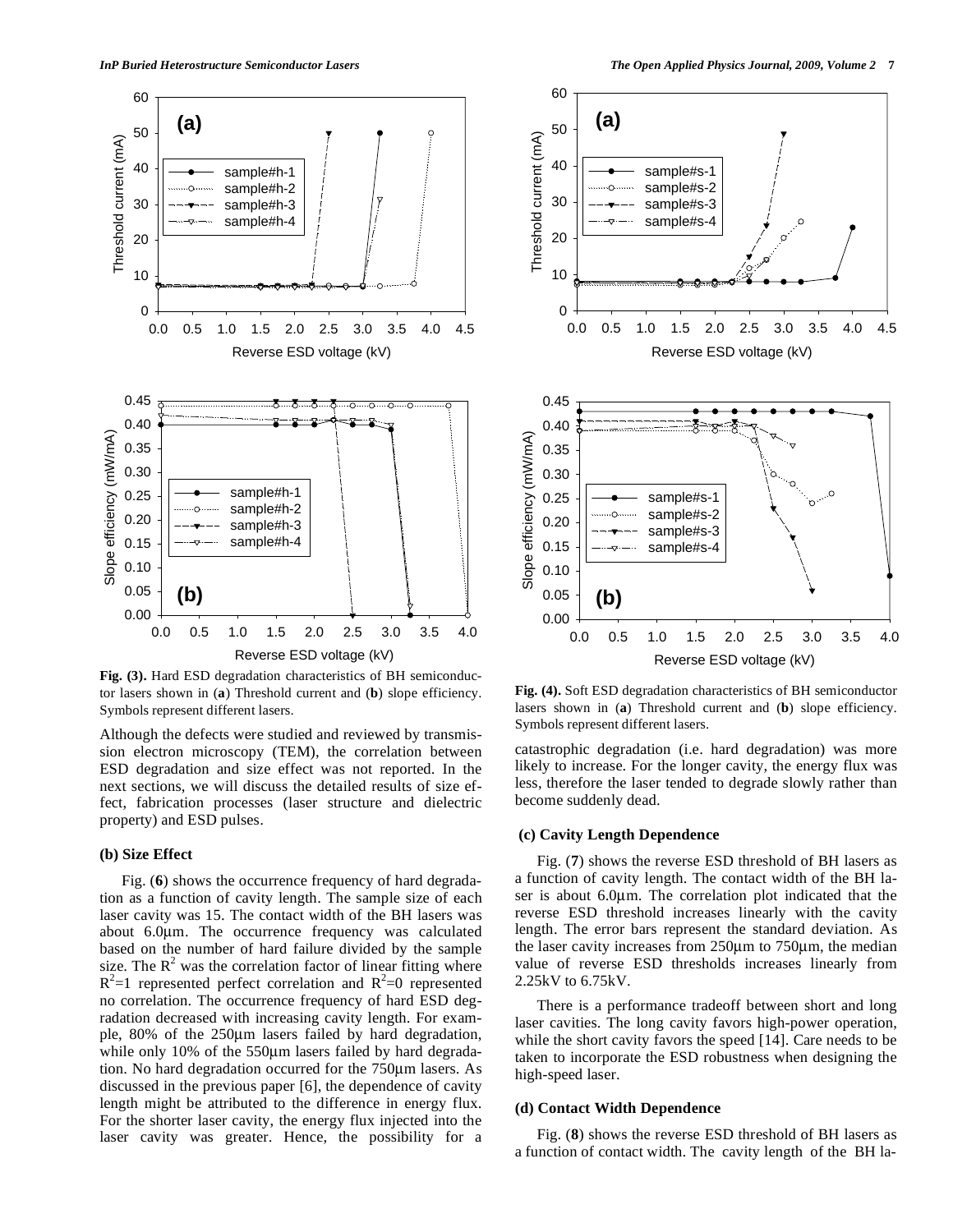

**Fig. (5).** LI curves of (**a**) hard (sample#h-3 and #h-4) and (**b**) soft degradation (sample#s-1). Lasers with cavity length of 360mm and contact width of 6mm are used.

ser is 360μm. The correlation plot indicates that the reverse ESD threshold increases linearly with the cavity length. As the contact width increases from 5.3μm to 8.1μm, the median value of reverse ESD thresholds increases from 2.31kV to 4.05kV. Based on the linear scaling from the fitting in Fig. (**8**), the ESD threshold of the 8.1μm contact is estimated to be 3.51kV, lower than the observed value of 4.05kV. Such deviation could be attributed to the dielectric undercut and current crowding.

 Small contact width is typically employed to improve the current confinement and reduce the parasitic capacitance [15]. However, the ESD sensitivity is likely to be higher based on the data in Fig. (**8**). Therefore, the laser designer may need to carefully evaluate the ESD requirement and incorporate other design-in ESD reliability parameters as necessary.

## **(e) Influence of Dielectric**

 Fig. (**9**) shows the cumulative distribution plot of reverse ESD thresholds of lasers with thin and thick dielectric isolation layers where the cavity length of the lasers is 360μm. The thick dielectric stack consists of 170nm  $Si<sub>3</sub>N<sub>x</sub>/400$ nm



**Fig. (6).** Frequency of hard ESD breakdown as a function of cavity length.  $R^2$  is the correlation factor where 1.00 represents perfect correlation while 0 represents no correlation.



**Fig. (7).** Reverse ESD threshold of BH lasers as a function of cavity length. The contact width was about 6.0mm.



**Fig. (8).** Reverse ESD threshold of BH lasers as a function of contact width. The cavity length was 360mm.

 $SiO<sub>2</sub>/50nm Si<sub>3</sub>N<sub>x</sub>$ , while the thin dielectric stack consists of 100nm  $Si_3N_x$  /150nm  $SiO_2$ . In the failure distribution plot, each data point represents one laser device. A total of 17-25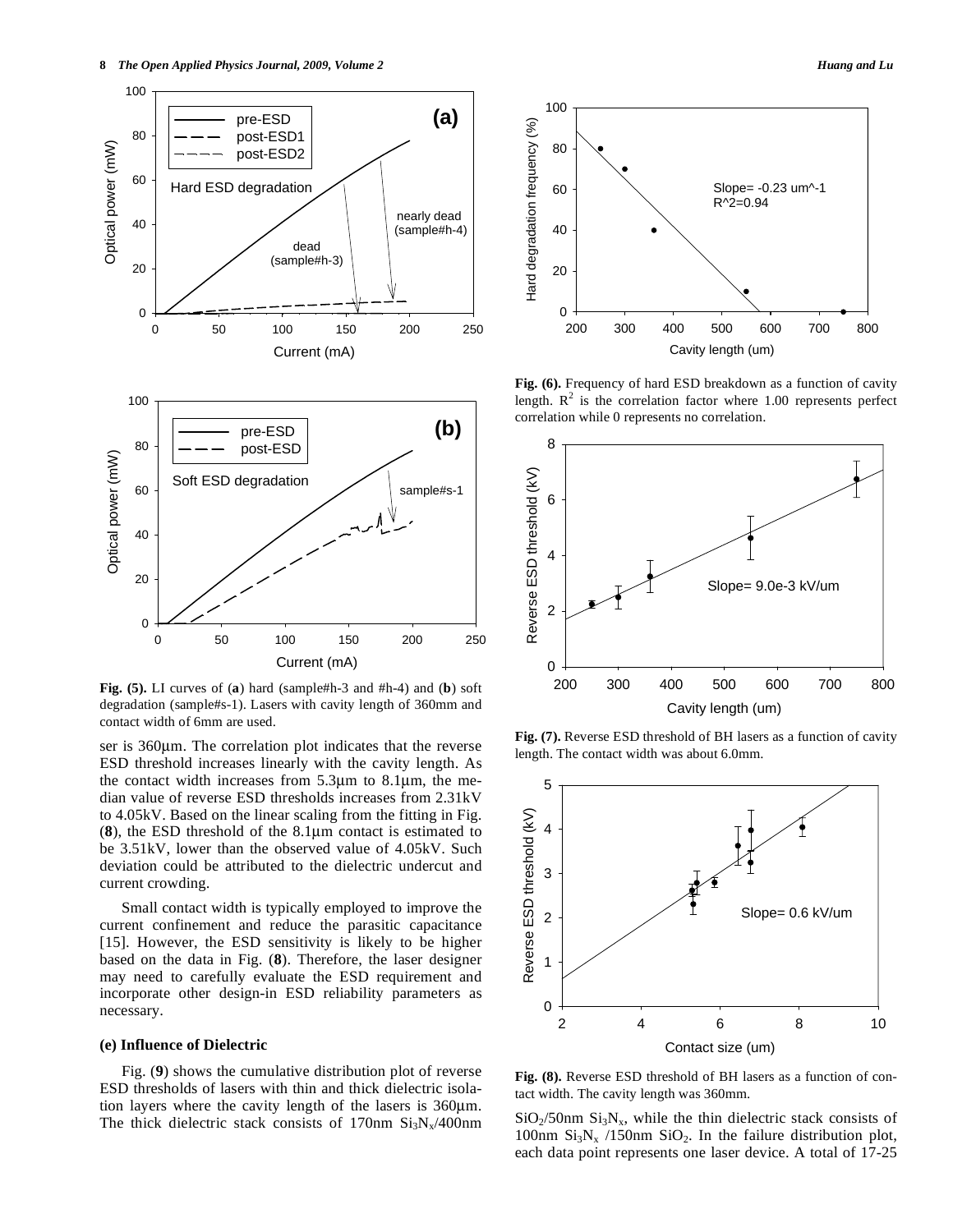lasers are tested in each group. The ESD damage threshold is determined by the ESD stress voltage at which laser exhibits threshold degradation of >3mA. The ESD damage thresholds are sorted out in ascending order to construct the cumulative failure distribution. The median and sigma are estimated using lognormal distribution function. The median values of the reverse ESD thresholds for thin and thick dielectric layers are 3.16kV and 2.89kV, respectively. In addition, an early failure "tail" at 1.5-2.25kV occurs in the thick dielectric group. We attribute the higher ESD threshold and tighter distribution of the thin dielectric to the improved metal conformity. As shown in Figs. (**10a**, **b**), the metal coverage on the top of the laser structure with the thin dielectric is conformal, while the metal step coverage is poor at the edges of the contact window for the thick dielectric. The poor step coverage is likely a source of local heating, leading to early ESD degradation.



**Fig. (9).** Failure distributions of ESD thresholds of BH lasers with thin and thick dielectric layers. Laser devices were subject to reverse polarity of ESD stress.



**Fig. (10).** SEM cross-sections of BH lasers with (**a**) thick and (**b**) thin dielectric layers. The dielectric thickness resulted in different metal film conformity.

 Thick dielectric is typically used to improve the device parasitic due to the reduction in capacitance [15]. However, the tradeoff in ESD performance may occur as a result of current crowding associated with the morphological nonuniformity. Consideration in ESD performance is important during the processing design phase.

#### **(f) Number of ESD Pulses**

 Fig. (**11**) shows the reverse ESD threshold as a function of number of pulses where 300μm BH lasers are tested. The data showed that the ESD thresholds of the lasers subjected to 10 ESD pulses are lower than those subjected to 1 ESD pulse. The median ESD thresholds for the lasers subjected to 10 ESD pulses and 1 ESD pulse are 1.8kV and 2.2kV, respectively. For each ESD pulse condition, ten lasers from the two wafers are sampled for testing. To minimize other variables, ten lasers are randomly selected from each wafer and split into two groups. One half is tested with 1 ESD pulse (pulse x1), and the other is tested with 10 ESD pulses (pulse x10). Both wafers show consistently lower ESD thresholds for the 10 ESD pulse condition.



**Fig. (11).** ESD cumulative failure distributions of lasers subjected to 1 ESD pulse and 10 ESD pulses.

 Based on the finding of the ESD dependence on stress frequency, it is important to consider the testing methodology when comparing the ESD data between vendors. For a good baseline comparison, knowledge of the laser package such as AlN submount or butterfly package may be important [16]. For example, the RF circuit in the package may interact and respond differently with the human-body-model (HBM) ESD stress and hence affect the ESD results.

## **(g) BH** *vs* **RWG Lasers**

 Fig. (**12**) compares the reverse ESD threshold of BH and ridge waveguide (RWG) lasers. The data of long cavity RWG lasers are not available since RWG is typically designed for high-speed applications that require short cavities. For the same cavity length, the RWG lasers exhibit lower ESD threshold. We attribute the lower threshold to the narrow ridge width. The width dependence also supports the data shown in Fig. (**8**) where the reverse ESD threshold increases with the contact width. The ESD threshold does not seem to scale linearly with the contact width. For example, the ESD thresholds of the 300μm BH and RWG lasers are 2.5kV and 1.65kV, respectively. The contact widths of the BH and RWG lasers are about 5.5μm and 2.0μm, respectively. The ratio of ESD threshold of BH *vs* RWG is 1.54, while the ratio of contact width is 2.75. The non-linear relationship is likely due to current crowding and other processing variables. It is noted that the ridge laser exhibited higher ESD threshold than the expected value based on linear width scaling. The higher-thanexpected ESD threshold of the ridge laser is likely related to less current crowding. Detailed simulation may be needed to further quantity the effect of each factor.